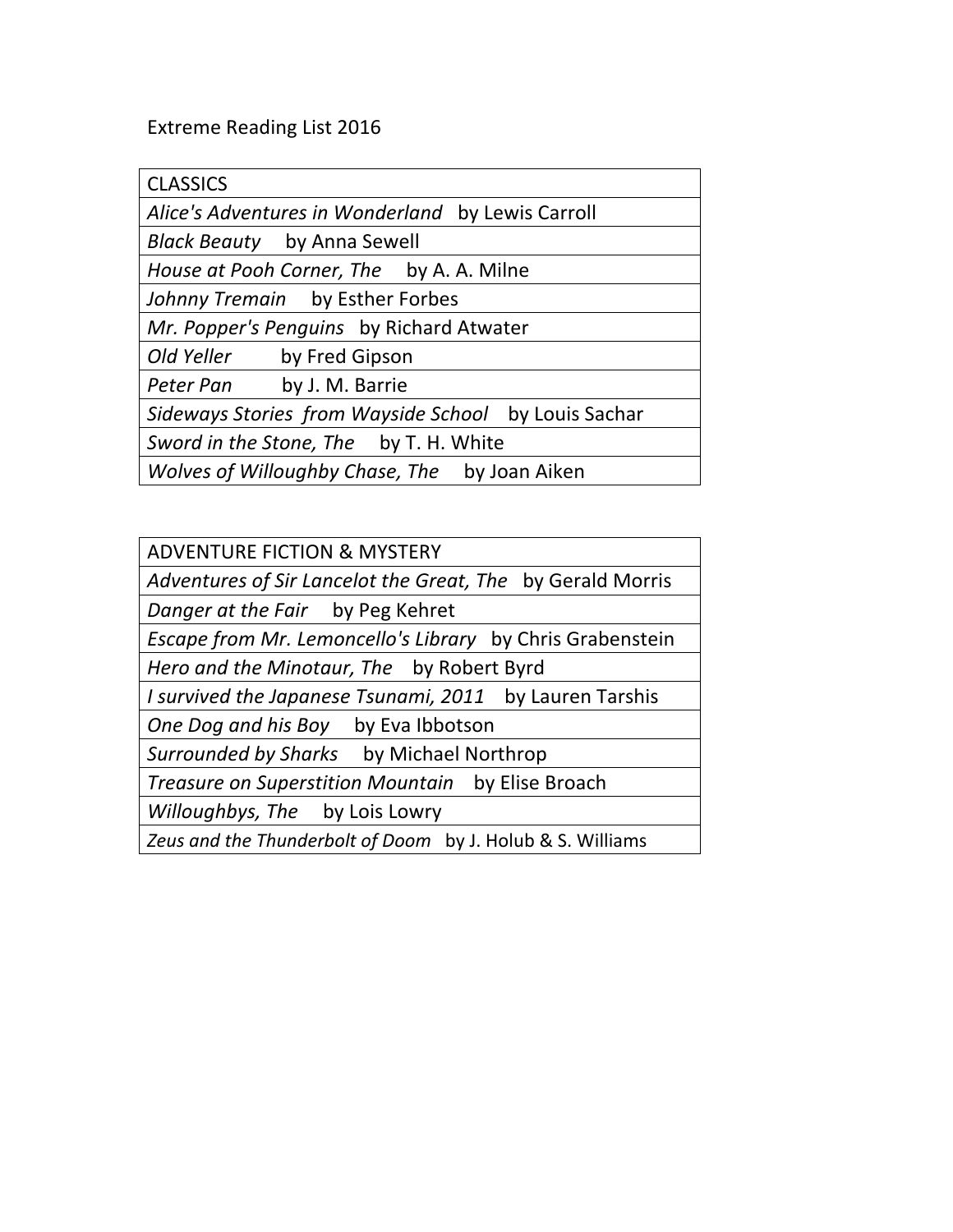**FANTASY & SCIENCE FICTION** 

*Case of Weird Blue Chicken* (Chicken Squad series) by D. Cronin

*Dragonet Prophecy, The* (Wings of Fire series) by Tui Sutherland

*Ear, the Eye and the Arm, The* by Nancy Farmer

Lost Stone, The (Kingdom of Wrenly series) by Jordan Quinn

Ogre of Oglefort, The by Eva Ibbotson

**Ophelia and the Marvelous Boy** by Karen Foxlee

*Robe of Skulls, The* by Vivian French

**Seaward** by Susan Cooper

HISTORICAL FICTION & MEMOIR

*Brown Girl Dreaming* by Jacqueline Woodson

*El Deafo* by Cece Bell

*George the Drummer Boy* by Nathaniel Benchley

*Ghost Hawk* by Susan Cooper

*Heart of a Samurai* by Margi Preus

*Ice* Whale by Jean Craighead George

*Invasion* by Walter Dean Myers

**One Crazy Summer** by Rita Williams-Garcia

*Sophia's War* by Avi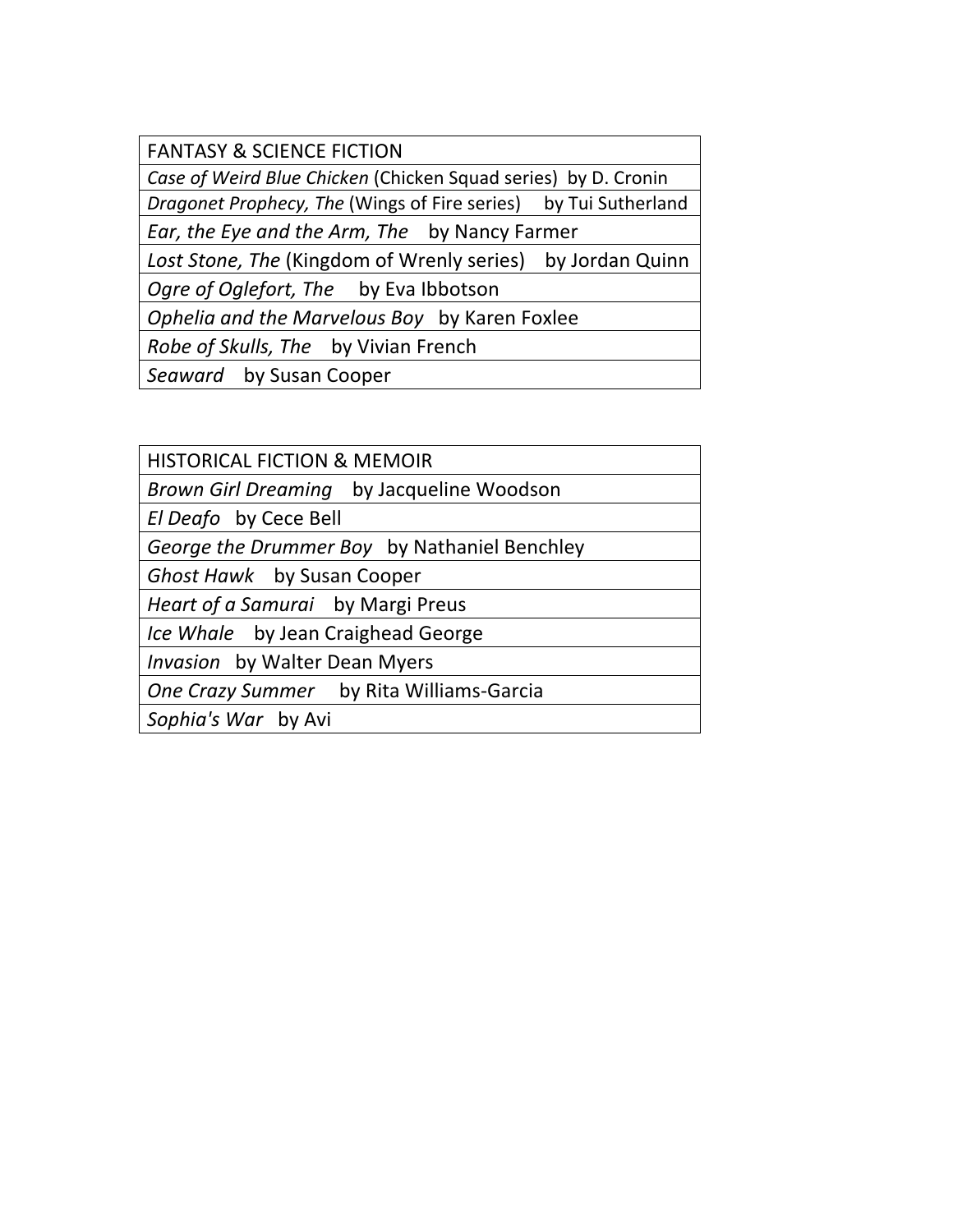INFORMATION & BIOGRAPHY *America is Under Attack: September 11, 2001* by Don Brown Apollo 13: How three brave astronauts survived by K. Zoehfeld *Brothers Kennedy, The: John, Robert, Edward* by Kathleen Krull *Case of the Vanishing Little Brown Bats, The* by S. Markle *Clara & Davie: the true story of young Clara Barton* by P. Polacco Lonesome George finds His Friends by Tori Kosara *Neighborhood Sharks* by Katherine Roy Sonia Sotomayor: I'll be the judge of that! By Kathleen Krull Sparky: the life and art of Charles Schulz by Beverly Gherman *What was D-Day?* By Patricia Brennan Demuth *Where is the Empire State Building?* By Janet Pascal

| REALISTIC/CONTEMPORARY FICTION                            |
|-----------------------------------------------------------|
| About Average by Andrew Clements                          |
| Charlie Bumpers V. the Teacher of the Year by Bill Harley |
| Ellie's Story: a dog's purpose novel by W. Bruce Cameron  |
| Heart of a Chief, The by Joseph Bruchac                   |
| Listen, Slowly by Thanhha Lai                             |
| Mathlete Vs. Athlete by W. C. Mack                        |
| Misadventures of the Family Fletcher, The by Dana A. Levy |
| Red Pencil, The by Andrea Davis Pinkney                   |
| Serafina's Promise by Ann Burg                            |
| Waiting for Normal by Leslie Connor                       |